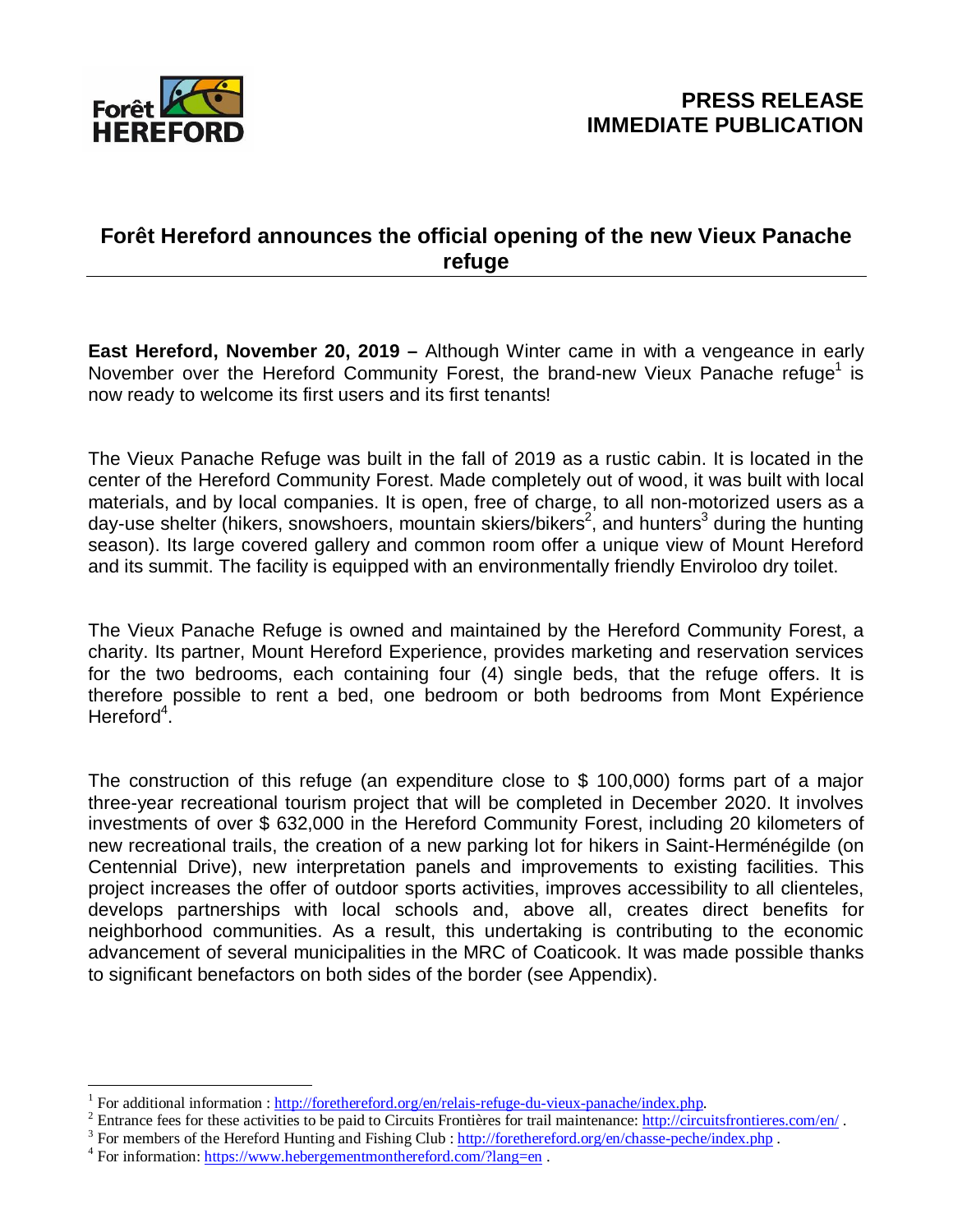#### **About Forêt Hereford**

Hereford Forest is responsible for the management of the Hereford Community Forest, a private area of nearly 5,600 ha owned in partnership with Nature Conservancy of Canada, and resulting from the largest real estate donation in Quebec's history. The territory is protected by a real and perpetual forest conservation easement allowing the creation of a protected natural environment in which high conservation values are maintained and in which the sustainable use of resources is strictly regulated. The sustainable development of all resources (ecological, forest, wildlife, recreational and landscape) is currently generating significant regional benefits for local communities. For more information, visit [http://forethereford.org/index\\_en.php](http://forethereford.org/index_en.php) .

-30-

#### **Information** :

Dany Senay General manager, Forêt Hereford inc. 819-578-4605 | [dany.senay@forethereford.org](mailto:dany.senay@forethereford.org)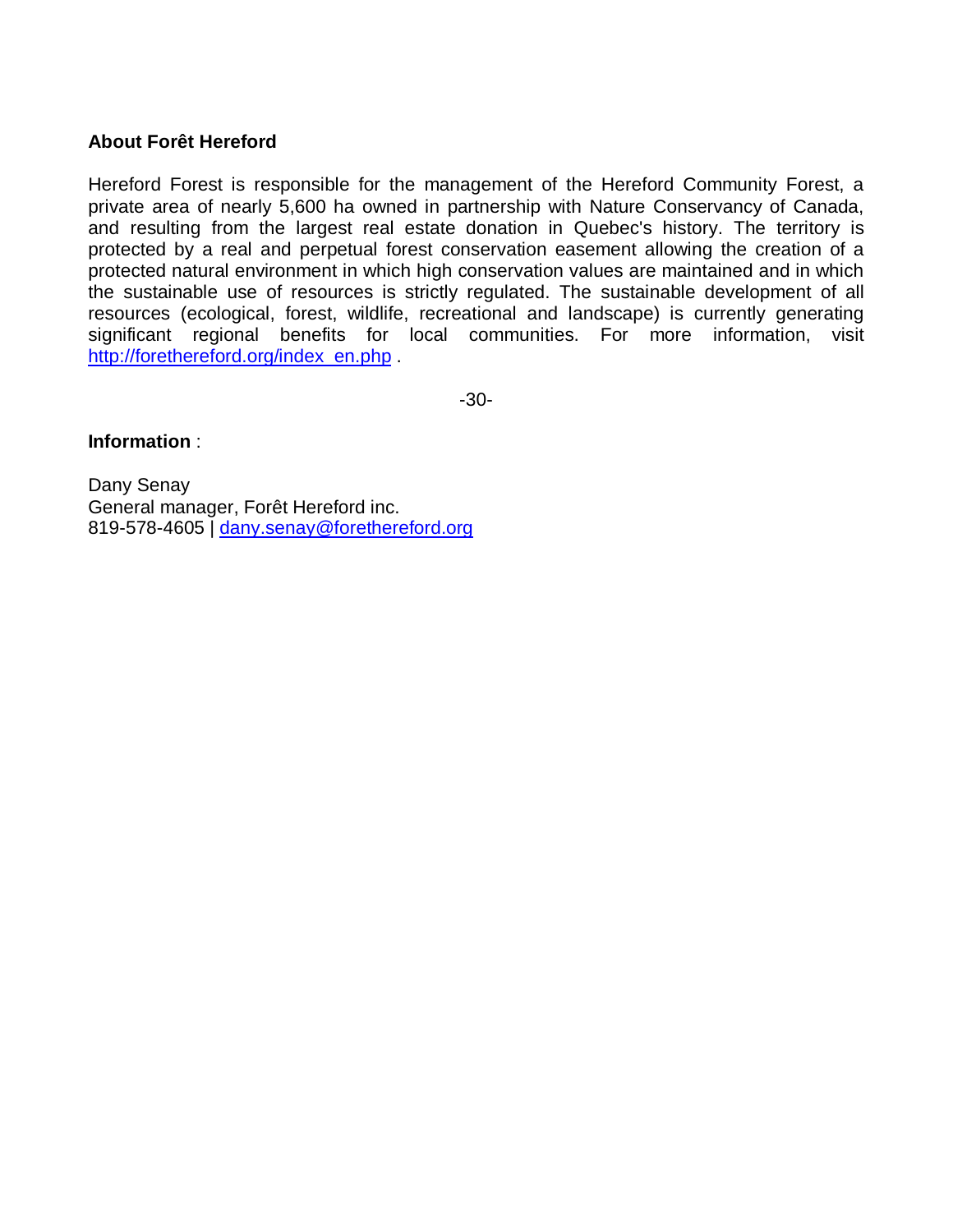# **THE CONSTRUCTION OF THE VIEUX PANACHE REFUGE WAS MADE POSSIBLE THANKS TO THE FOLLOWING PATRONS:**











**NEW HAMPSHIRE** CHARITABLE FOUNDATION

**UP TO THE PROMISE**